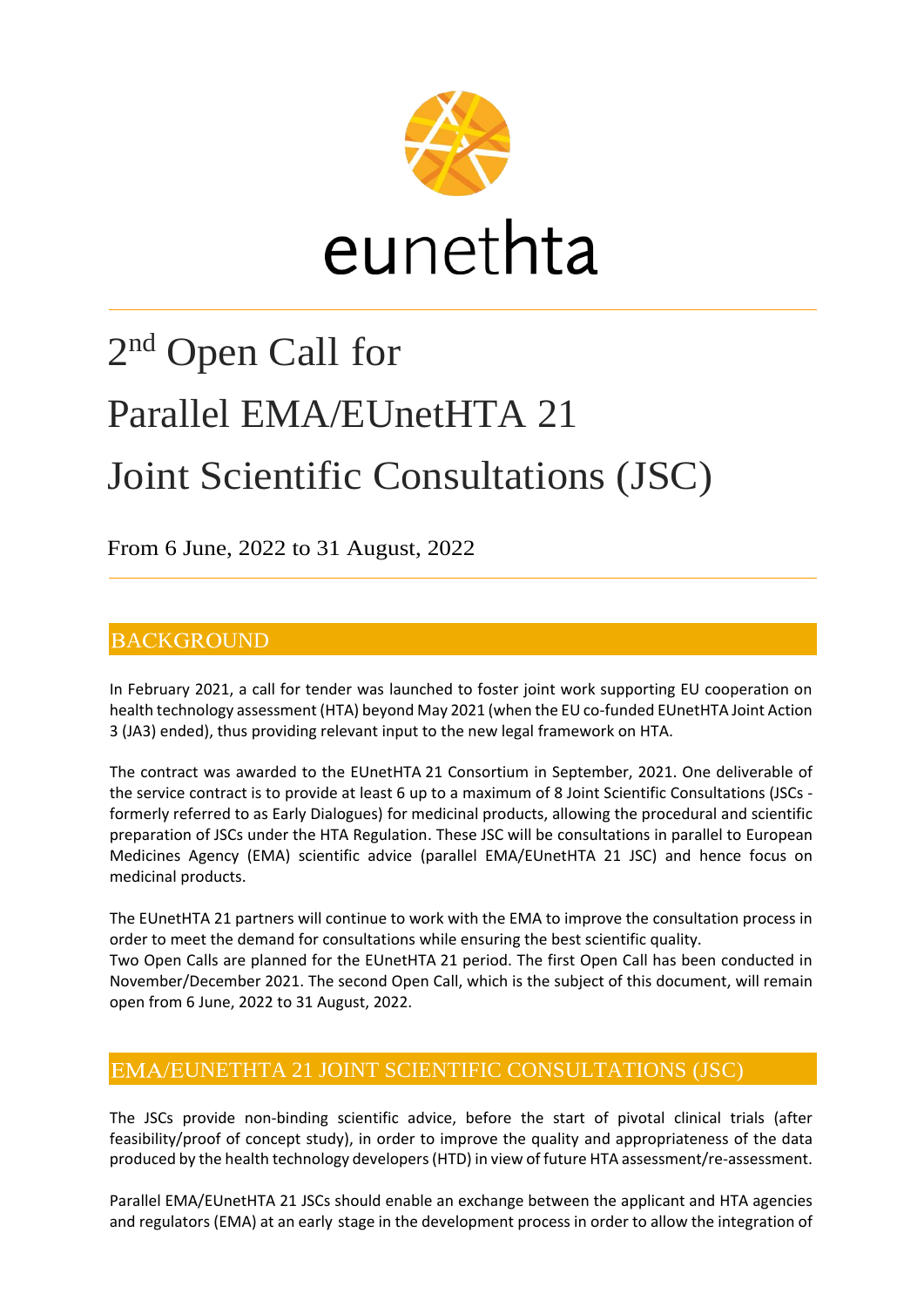the different requirements across multiple European Member States (e.g. choice of comparators, relevant outcomes, quality of life, patient groups) in the study design (pivotal trials & post-launch evidence generation (PLEG)) and the economic evidence generation plan. However, when consensus is not possible, the views of participating HTA bodies will be made known to the applicant.

Our medium-term goal is to establish a regular, legally acceptable procedure in view of the HTA [regulation.](https://eur-lex.europa.eu/legal-content/EN/ALL/?uri=CELEX:32021R2282) All JSCs will be conducted in parallel with EMA and hence focus on medicinal products.

JSCs primarily focus on the pivotal trials and therefore questions regarding the pivotal (phase II/III) study design are mandatory. Discussions on PLEG can only be facilitated when contextualized with clinical data from the pivotal (phase II/III) studies. Also, when seeking advice on PLEG an information set regarding the envisaged PLEG plan is needed, as stated in the Briefing Book template which can be found on the [EUnetHTA 21 website.](https://www.eunethta.eu/jointhtawork/parallel-consultation/) Furthermore, the applicant should follow the proposed order of JSC topics according to the Briefing Book template.

### EMA/EUNETHTA 21 JSC SELECTION CRITERIA

Due to the tender specifications, the number of products to be selected for JSCs in EUnetHTA 21 is limited. As the number of applicants is expected to exceed the number of slots, a selection of products will be necessary. A prerequisite for a JSC is that the clinical studies (phase II/III) and clinical investigations are still in the planning stage. Furthermore, EUnetHTA 21 will apply the same selection criteria as defined in the [EU HTA regulation.](https://eur-lex.europa.eu/legal-content/EN/ALL/?uri=CELEX:32021R2282) The criteria for selecting from eligible JSC requests for medicinal products are:

- a) Unmet medical needs (no treatment or only unsatisfactory treatment available);
- b) First in class;
- c) Potential impact on patients, public health, or healthcare systems;
- d) Significant cross-border dimension;
- e) Major Union-wide added value; or
- f) Union clinical research priorities

Oncology products and/or ATMPs and indications for which there is no established guidance for clinical development (i.e. in absence of recent HTA evaluation in similar indication) are also given preferred consideration.

The specification of the selection criteria, their operationalisation and applicability will be further developed in the course of EUnetHTA 21.

More information can also be found in the JSC Frequently Asked Questions (FAQ) section of the [EUnetHTA 21 website.](https://www.eunethta.eu/jointhtawork/parallel-consultation/)

Please note that there is no option for a follow-up consultation with EUnetHTA 21 during the project phase. All relevant questions must be submitted in a single request under the Open Call.

#### EUNETHTA 21 JSC FORMAT AND SLOTS

All parallel EMA/EUnetHTA 21 JSCs are supported by the EUnetHTA 21 JSC Secretariat, thereby benefiting from HTA scientific and administrative coordination, consolidated HTA comments, a concerted effort to find agreement among the Committee for Scientific Consistency and Quality (CSCQ) JSC regarding specific issues as well as a consolidated document containing EUnetHTA 21's Final Written Recommendations. Opportunities for close discussion amongst HTA bodies, and with Regulators, with mutual understanding aremaximized.